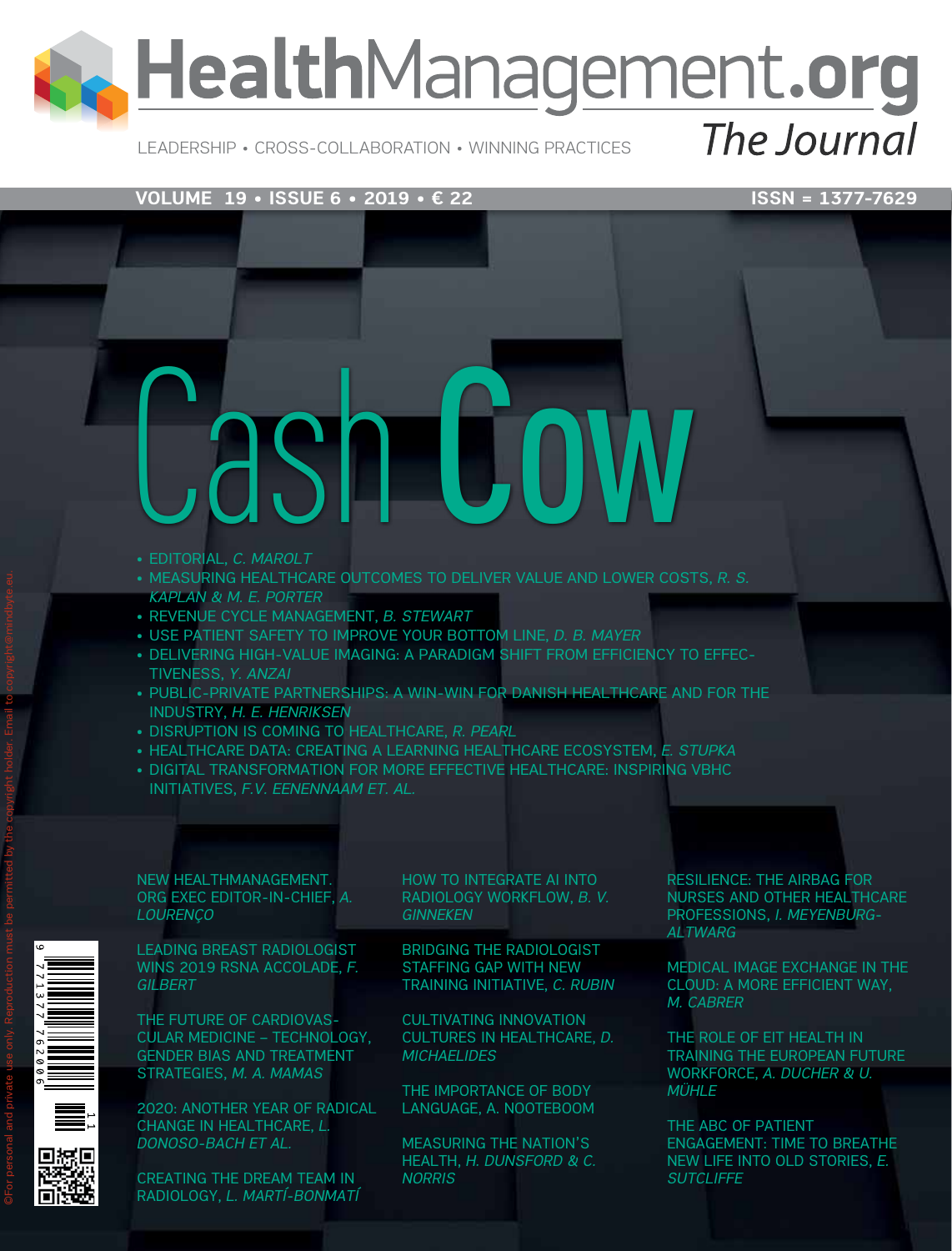## Delivering High-Value Imaging: A Paradigm Shift from Efficiency to Effectiveness

Summary: How can radiologists move towards a model of practice that uses resources and skills effectively and supports high-value care? A leading radiologist and population health scientist explains.



Yoshimi Anzai Professor of Radiology Associate Chief Quality Officer of the University of Utah Health System Adjunct Professor of Population Health Sciences University of Utah Utah, USA

Yoshimi.anzai@hsc.utah.edu

utah.edu/

**C**@yoshimianza

edical imaging technology has made tremendous advancements, enabling the accurate diagnosis of various diseases and conditions. In many instances, imaging is critical for diagnosis, determining appropriate management, and triaging patients. Today, no ED physicians would diagnose pneumonia by solely listening to lung, or appendicitis by physical examinations, or pulmonary emboli by calculating risk factors. Imaging has become the GOLD standard for many conditions.

Accordingly, the utilisation of imaging has grown dramatically in the past few decades. At first, this was accompanied by higher levels of reimbursement, but, more recently, various payment reforms have reduced the payment for medical imaging in the United States. Reduced payment for the continuous body parts, known as bundled codes, is a good example. We experienced tremendous financial impact by combining the CT scans of abdomen and pelvis in 2009. Bundled payment for care improvement initiatives is a different type of "bundle" that enforces a single payment for inpatient care provided three days prior to admission to 30 days post discharge in one single payment, beyond traditional diagnosis-related group-based payments (DRG) from admission to discharge. Payment for imaging performed during the period is included in the bundled payment with surgery and anaesthesia. At the same time, the total imaging volume per case has increased dramatically, in part due to the advancement of technology. Radiologists must detect and interpret a huge volume of information and create a cohesive single report in a short period of time. Radiologists are faced with handling larger volumes with declining unit reimbursement in order to maintain their level of compensation. This creates a "mouse-in-a-wheel" phenomenon where we run endlessly, leading to burnout.

The past focus has been efficiency or how to do things faster, ie improve exam room utilisation for the maximum capacity and report turnaround time to sign off reports faster. These are great business strategies under a fee-for-services payment model where the more we do, the more we get paid. Under this volume-based care model, very little attention has been paid to doing the right thing.

The time is right to focus on making our work more effective. Effectiveness can be understood as doing the right things; the right test (appropriateness), the correct diagnosis (diagnostic performance), a positive impact on treatment decisions (diagnostic impact), and ultimately making patients healthier (therapeutic impact). Focusing on effectiveness allows us to achieve better outcomes and demonstrates how imaging impacts the entire patient care continuum.

#### How Do We Make Radiology Practice More Effective?

While many things can help us shift from efficiency to effectiveness models, I would like to illustrate three options that we can make a huge impact: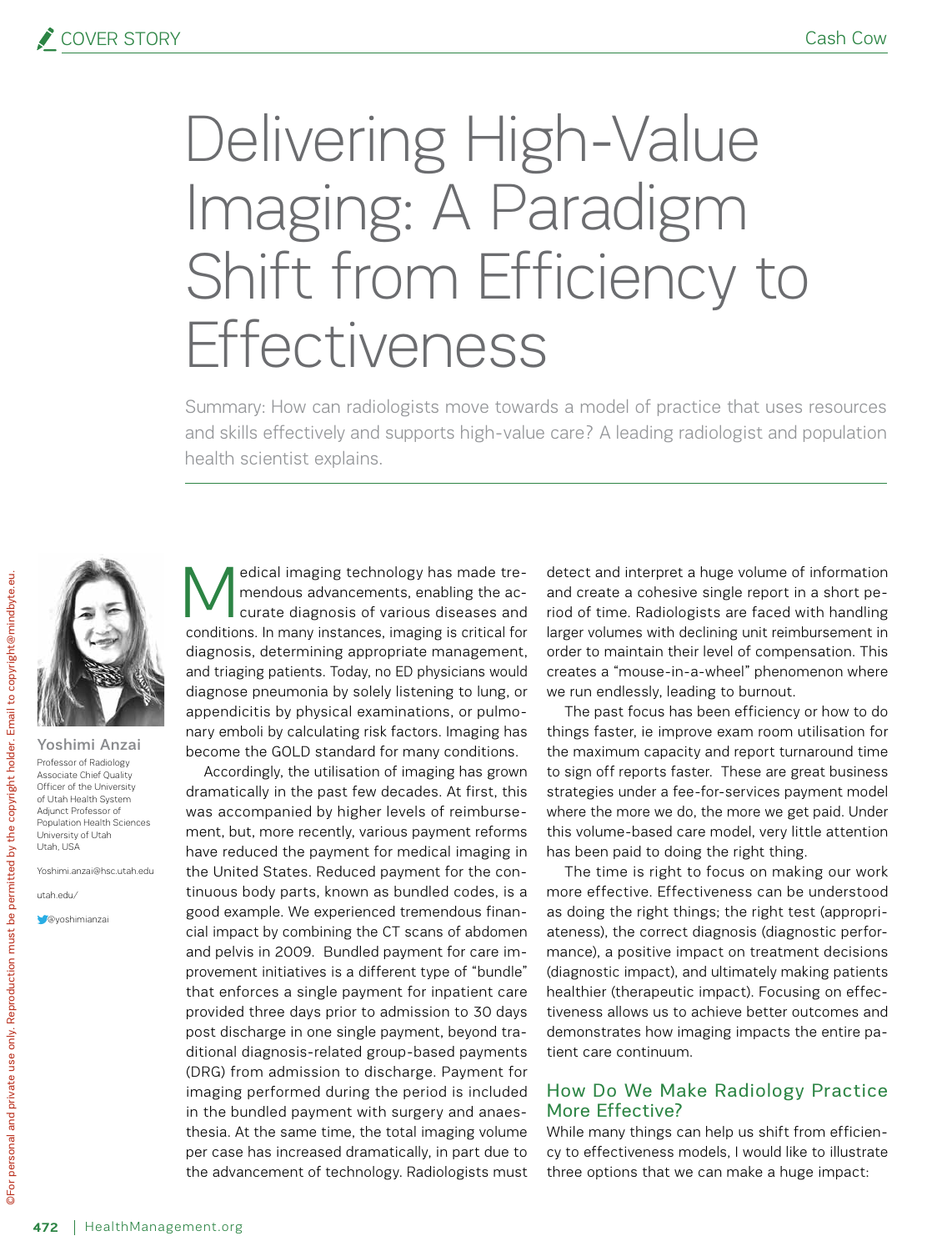#### **1) Focus on Appropriateness**

We must take the lead on ensuring the appropriate use of imaging tests. Under the volume-based care, there is incentive to do more imaging tests. We may be too busy to address the appropriateness of imaging orders, therefore it is easier to just "do it" instead of spending time discussing appropriate imaging test with ordering providers. It is important to note that this has created a culture of an "imaging order" akin to a takeaway order of food, which is both demeaning to radiologists and not the best care for patients. The editorial by Bruce Hillman in JACR entitled "Speaking of Language" (Hillman 2015), highlights the notion that words matter. The word, "order" does not get respect. A proper word might be "consultation" since we are physicians with imaging expertise.

**66 RADIOLOGISTS HANDLE** larger volumes WITH DECLINING UNIT reimbursement to maintain their level of compensation creating a mouse-in-a-wheel phenomenon and leading TO BURNOUT ??

Admitting that the majority of imaging tests are 'ordered' appropriately, there remain 20-30% of imaging orders that are either wrong tests or inappropriate. Imaging CDS (clinical decision support) provides automatic consultation of relatively simple clinical scenario, such as 'low back pain lasting more than six weeks despite conservative management'. For complex situations, however, we must provide consultation services where radiologists speak with ordering physicians what imaging test best answers a clinical question. No matter how fast we sign a report, if the study was not indicated to begin with or was the wrong test to address the clinical question, we did not make an impact on patient care (other than adding more waste to healthcare delivery). This type of practice does not lead to effective imaging services. The imaging appropriateness is likely enforced more strictly

in other countries where the availability of MR, CT, or PET scans is limited or there is strong government oversight.

#### **2) Standardised Imaging Reporting Results**

Outside of interventional radiology, imaging reports are the only product we produce in diagnostic radiology. Despite the tremendous technological advancements in the field of medical imaging, narrative forms of radiology reports have not changed for over 120 years. We use a variety of adjectives or adverbs that are not well defined as to the probability of disease, such as 'likely', 'probably', 'may represent', 'possibly', or 'cannot be excluded', etc.

Physicians who receive radiology reports have to guess what these terms might imply. Under the efficiency model, what matters is how fast we sign reports, not how accurate or actionable our reports are (effectiveness). How do we make our reports more actionable?

The best example for making our reports more actionable is the breast imaging reports and database (BI-RADS) used for screening breast cancer. The probability of presence of cancer is categorised by five different numbers. Radiologists have to commit to one out of five numbers for every single report for breast imaging. The BI-RADS system has made imaging an essential and unequivocal part of the breast cancer diagnosis and management. The categorisation of diagnosis (or probability of disease) has also generated the solid foundation of a research database. Furthermore, the RADS system is intimately linked to proper follow-up actions, allowing the standardisation of care process. There are many other RADS systems, such as LI-RADS (liver imaging), PI-RADS (prostate imaging), TI-RADS (thyroid imaging), and NI-RADS (neck imaging), etc. These RADS systems are applicable to specific situations where a diagnosis is binary such as cancer or not cancer, or recurrence or not recurrence. When a clinical question is not binary, RADS system, however, would not be applicable.

It is understandable that some radiologists feel that these RADS systems represent an unwelcome pressure to commit to a number despite what might be more nuanced findings. Generally, people are reluctant to change their practice unless there is additional payment or an external mandate. RADS systems do not require specific structured reporting. They can still include narrative reporting but, in the end, the radiologist must commit to one number to reflect the probability of disease based on imaging.